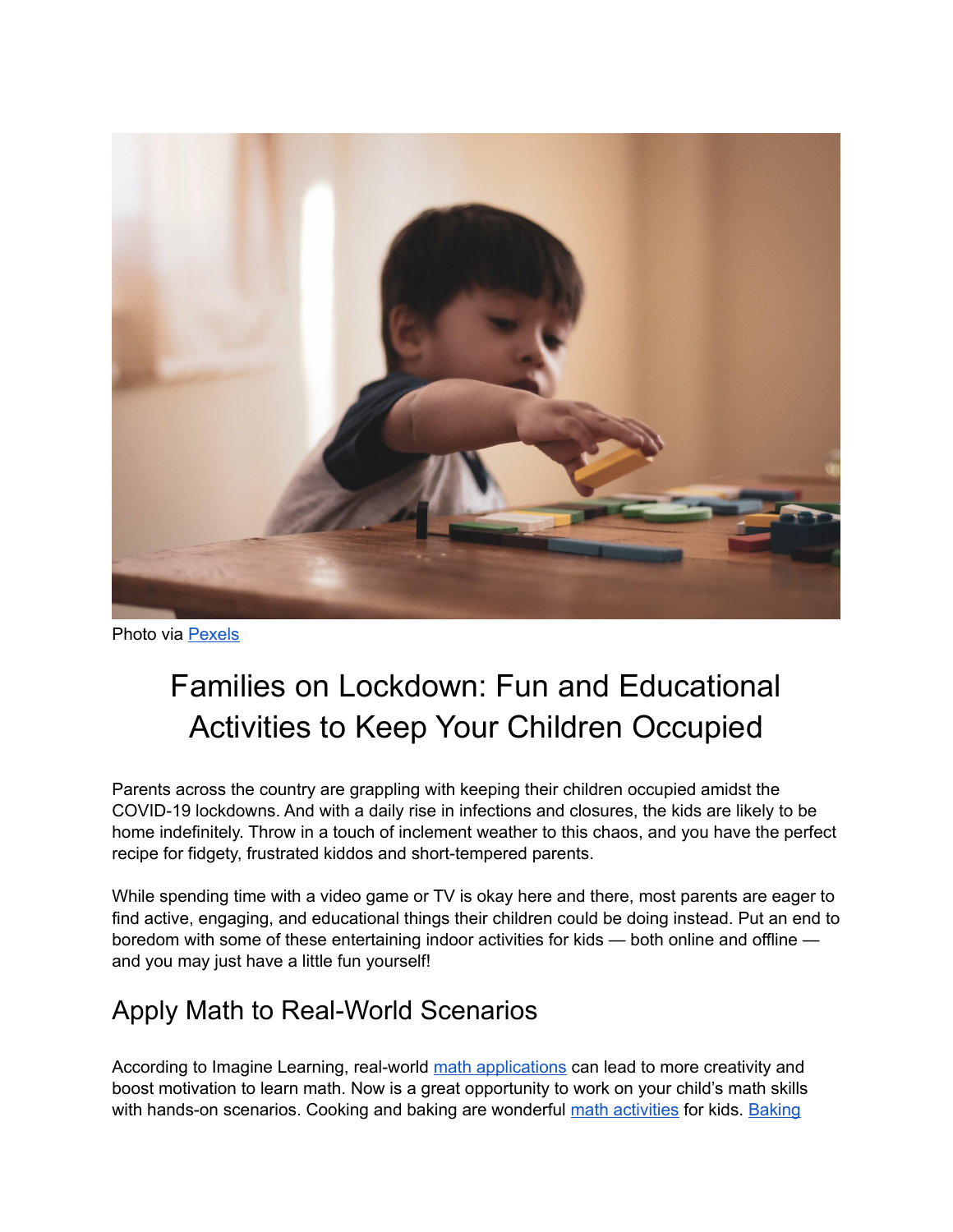involves measuring, multiplication, fractions, and estimation — important mathematical fundamentals. Alternatively, have your child take a virtual grocery shopping trip and have them estimate the total cost of your cart or create a household budget.

### Break Out the Science Experiments

Science is another academic topic that can seem dry on paper but fun when applied to handson activities. A simple Google search will yield endless at-home science experiments you can do with your child. If you need somewhere to start, try making [lava in a jar.](https://www.greenkidcrafts.com/lava-jar/) All you need is some basic pantry ingredients, water, and a clear glass jar. Before conducting the experiment, have your child predict what's going to happen. Afterward, ask them to come up with an explanation for the effect. These kinds of hands-on science activities are a wonderful way to support your child'[s intellectual development](https://www.learningliftoff.com/how-to-teach-kids-science-and-why-its-important/).

#### Explore Their Imagination

Practical skills, such as problem-solving and critical thinking, can also be developed through imaginative play. According to Psychology Today, imaginative play has clea[r cognitive benefits](https://www.psychologytoday.com/ca/blog/beautiful-minds/201203/the-need-pretend-play-in-child-development) for kids. Chances are, your kids will come up with some form of exciting, [pretend play](https://redtri.com/ways-to-encourage-your-childs-imagination/slide/1) on their own. For example, they may engage in dress-up, play doctor to their stuffed animals, or build a blanket fort. If your kids need a nudge, ask them to help you tell a story or put on a play. You could even set up a little classroom and have them teach you!

## Get Moving

Ensure a portion of your child's indoor time is active. Among many other important benefits, regular physical activity will support your child's cognitive abilities, keep their mood balanced, and help them sleep better. Kids should engage in at least [60 minutes](https://kidshealth.org/en/parents/exercise.html) of active play every day, rain or shine. Fortunately, Today's Parent recommends severa[l indoor activities](https://www.todaysparent.com/family/activities/15-ways-to-keep-kids-active-indoors-even-if-you-dont-have-much-space/) to get your kids moving when you're stuck indoors. Have a dance party, throw on a YouTube exercise video, or play a game of soccer in an empty hallway. You could also create an obstacle course or set up a scavenger hunt. Whatever they're doing, get involved — exercise is just as important for adults!

#### Stay Stocked Up Without Stressing Your Wallet

Part of keeping your children occupied and busy means staying well-stocked with arts and craft supplies, sports equipment, various types of tech and even musical instruments. Of course, more than ever right now, people are watching their spending carefully, and this requires some [creativity.](https://themotherhuddle.com/how-to-save-money-on-craft-supplies/) When it comes to arts and crafts, look to dollar stores. To maintain a stocked activity closet with sports equipment or tech, you can find gently-used items and [save money at eBay](https://www.rakuten.com/blog/ebay-shopping-tips/) by looking for daily deals and applying cashback promotions. With so many options, here's no reason to pay full-price on supplies to keep your kids entertained.